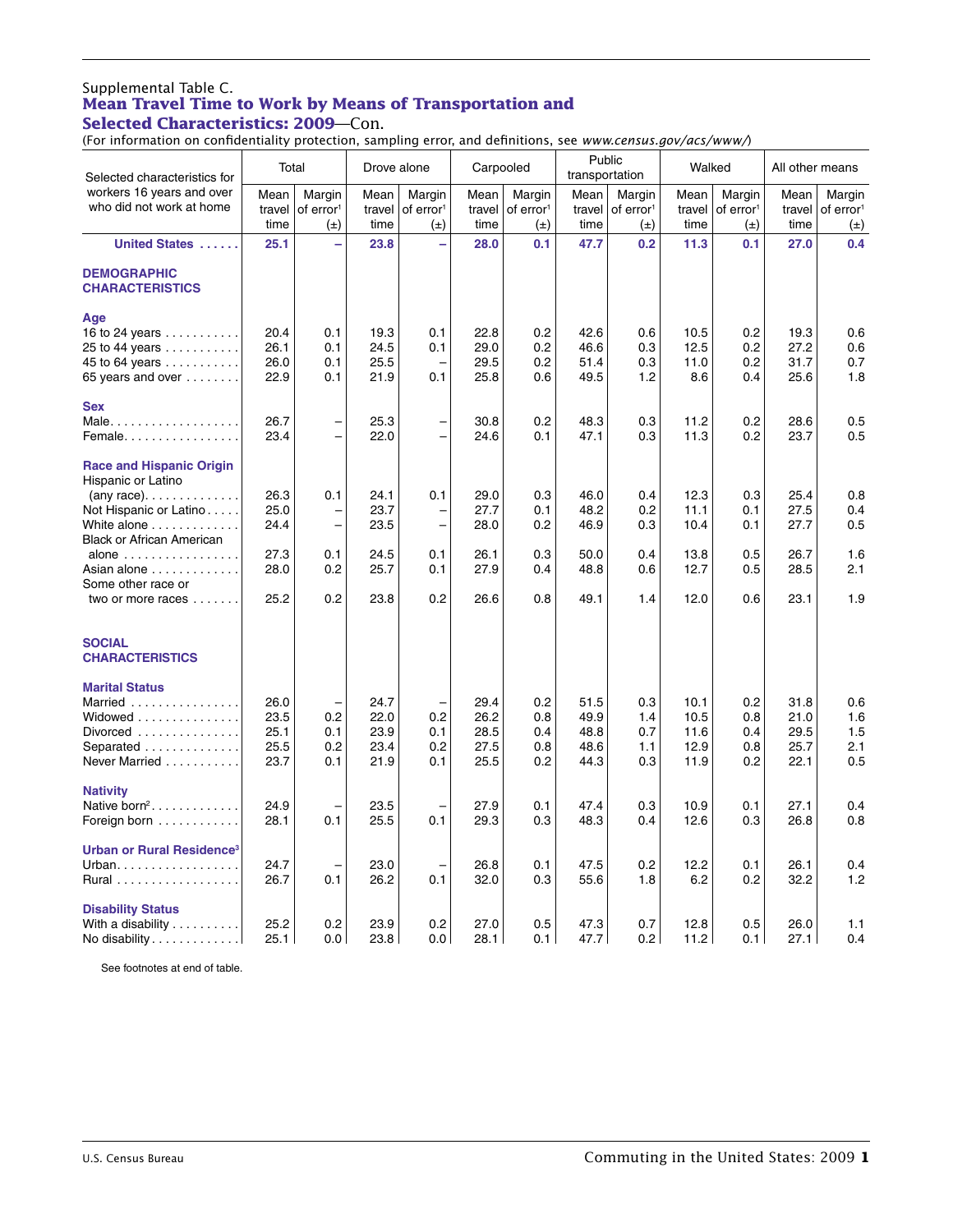# Supplemental Table C. **Mean Travel Time to Work by Means of Transportation and**

**Selected Characteristics: 2009**—Con.

(For information on confidentiality protection, sampling error, and definitions, see *www.census.gov/acs/www/*)

| Selected characteristics for                                                                                                                      | Total                                |                                            | Drove alone                          |                                            | Carpooled                            |                                            | Public<br>transportation             |                                                   | Walked                              |                                            | All other means                      |                                            |
|---------------------------------------------------------------------------------------------------------------------------------------------------|--------------------------------------|--------------------------------------------|--------------------------------------|--------------------------------------------|--------------------------------------|--------------------------------------------|--------------------------------------|---------------------------------------------------|-------------------------------------|--------------------------------------------|--------------------------------------|--------------------------------------------|
| workers 16 years and over<br>who did not work at home                                                                                             | Mean<br>travel<br>time               | Margin<br>of error <sup>1</sup><br>$(\pm)$ | Mean<br>travel<br>time               | Margin<br>of error <sup>1</sup><br>$(\pm)$ | Mean<br>travel<br>time               | Margin<br>of error <sup>1</sup><br>$(\pm)$ | Mean<br>time                         | Margin<br>travel of error <sup>1</sup><br>$(\pm)$ | Mean<br>travel<br>time              | Margin<br>of error <sup>1</sup><br>$(\pm)$ | Mean<br>travel<br>time               | Margin<br>of error <sup>1</sup><br>$(\pm)$ |
| <b>FAMILIAL</b><br><b>CHARACTERISTICS</b>                                                                                                         |                                      |                                            |                                      |                                            |                                      |                                            |                                      |                                                   |                                     |                                            |                                      |                                            |
| <b>Presence of Children</b><br><b>Under 18 Years</b><br>In family with own children                                                               |                                      |                                            |                                      |                                            |                                      |                                            |                                      |                                                   |                                     |                                            |                                      |                                            |
| under 18 years:<br>Under 6 years only<br>Under 6 years and                                                                                        | 25.6<br>26.3                         | 0.1<br>0.1                                 | 24.2<br>24.8                         | 0.1<br>0.1                                 | 28.1<br>29.5                         | 0.2<br>0.4                                 | 50.6<br>48.7                         | 0.3<br>0.7                                        | 10.8<br>11.6                        | 0.3<br>0.6                                 | 28.6<br>27.6                         | 0.7<br>1.5                                 |
| 6 to 17 years<br>6 to 17 years                                                                                                                    | 25.0<br>26.5                         | 0.1<br>0.1                                 | 23.8<br>25.0                         | 0.1<br>0.1                                 | 26.9<br>29.8                         | 0.2<br>0.4                                 | 51.3<br>50.6                         | 0.5<br>0.7                                        | 10.7<br>10.7                        | 0.3<br>0.6                                 | 28.6<br>29.8                         | 0.8<br>1.8                                 |
| In family with no own<br>children under 18 years                                                                                                  | 25.0                                 | $\qquad \qquad -$                          | 23.5                                 | ÷                                          | 28.1                                 | 0.1                                        | 46.7                                 | 0.3                                               | 12.3                                | 0.2                                        | 26.5                                 | 0.5                                        |
| <b>Family Income in the Past</b><br><b>12 Months</b>                                                                                              |                                      |                                            |                                      |                                            |                                      |                                            |                                      |                                                   |                                     |                                            |                                      |                                            |
| Less than \$10,000<br>\$10,000 to \$14,999 $\ldots$<br>\$15,000 to \$24,999<br>\$25,000 to \$34,999 $\ldots$                                      | 23.8<br>24.0<br>23.6<br>24.0         | 0.4<br>0.3<br>0.2<br>0.2                   | 21.2<br>21.4<br>21.6<br>22.3         | 0.4<br>0.3<br>0.2<br>0.1                   | 26.4<br>25.5<br>25.8<br>26.9         | 1.0<br>0.9<br>0.5<br>0.4                   | 47.0<br>47.4<br>46.2<br>46.7         | 1.3<br>1.4<br>0.9<br>0.9                          | 13.1<br>13.6<br>13.3<br>11.7        | 0.8<br>0.9<br>0.6<br>0.5                   | 21.3<br>26.1<br>23.9<br>24.0         | 1.5<br>2.5<br>1.4<br>1.2                   |
| \$35,000 to \$49,999 $\dots$<br>\$50,000 to \$74,999<br>\$75,000 to \$99,999 $\dots$                                                              | 24.2<br>24.8<br>25.6                 | 0.1<br>0.1<br>0.1                          | 22.8<br>23.6<br>24.4                 | 0.1<br>0.1<br>0.1                          | 26.9<br>27.8<br>29.0                 | 0.4<br>0.3<br>0.3                          | 47.6<br>48.3<br>51.1                 | 0.7<br>0.6<br>0.6                                 | 11.4<br>10.2<br>10.7                | 0.5<br>0.4<br>0.4                          | 24.7<br>26.1<br>27.5                 | 0.9<br>1.0<br>1.2                          |
| $$100,000$ to $$149,999$<br>$$150,000$ to $$199,999$                                                                                              | 26.9<br>28.1                         | 0.1<br>0.1                                 | 25.4<br>26.2                         | 0.1<br>0.1                                 | 29.9<br>30.4                         | 0.3<br>0.5                                 | 53.4<br>55.3                         | 0.6<br>0.7                                        | 10.4<br>11.1                        | 0.4<br>0.6                                 | 35.0<br>39.1                         | 1.4<br>2.3                                 |
| \$200,000 or more                                                                                                                                 | 28.0                                 | 0.2                                        | 25.7                                 | 0.1                                        | 30.5                                 | 0.6                                        | 54.6                                 | 0.8                                               | 11.8                                | 0.6                                        | 41.0                                 | 2.2                                        |
| <b>ECONOMIC</b><br><b>CHARACTERISTICS</b>                                                                                                         |                                      |                                            |                                      |                                            |                                      |                                            |                                      |                                                   |                                     |                                            |                                      |                                            |
| <b>Occupation</b><br>Management, professional,<br>and related occupations.<br>Service occupations                                                 | 26.1<br>22.6                         | 0.1                                        | 24.8<br>20.8                         | 0.1                                        | 28.1<br>23.5                         | 0.2<br>0.2                                 | 48.7<br>46.5                         | 0.3<br>0.4                                        | 10.9<br>11.8                        | 0.2<br>0.2                                 | 29.1<br>21.9                         | 0.9<br>0.6                                 |
| Sales and office<br>occupations<br>.                                                                                                              | 23.7                                 | 0.1                                        | 22.4                                 | 0.1                                        | 25.2                                 | 0.2                                        | 47.6                                 | 0.4                                               | 11.6                                | 0.3                                        | 23.5                                 | 0.8                                        |
| Farming, fishing, and<br>forestry occupations<br>Construction and extraction,                                                                     | 22.8                                 | 0.4                                        | 21.1                                 | 0.5                                        | 28.1                                 | 1.0                                        | 38.7                                 | 4.3                                               | 6.7                                 | 0.8                                        | 25.0                                 | 2.3                                        |
| and maintenance<br>occupations<br>Production, transportation,<br>and material moving                                                              | 30.5                                 | 0.1                                        | 28.5                                 | 0.1                                        | 38.4                                 | 0.4                                        | 49.8                                 | 0.9                                               | 9.8                                 | 0.5                                        | 32.0                                 | 1.3                                        |
| occupations<br>Armed Forces                                                                                                                       | 25.6<br>22.0                         | 0.1<br>0.6                                 | 24.4<br>23.4                         | 0.1<br>0.6                                 | 28.4<br>24.6                         | 0.3<br>2.1                                 | 46.1<br>46.3                         | 0.8<br>4.9                                        | 12.4<br>7.7                         | 0.5<br>0.8                                 | 31.2<br>31.0                         | 1.0<br>4.5                                 |
| <b>Industry</b><br>Agriculture, forestry, fishing<br>and hunting, and mining<br>Construction<br>Manufacturing<br>Wholesale trade.<br>Retail trade | 25.8<br>31.6<br>26.4<br>27.4<br>21.8 | 0.3<br>0.2<br>0.1<br>0.2<br>0.1            | 24.8<br>29.2<br>25.5<br>26.6<br>20.8 | 0.3<br>0.2<br>0.1<br>0.2<br>0.1            | 32.7<br>39.5<br>29.6<br>29.6<br>22.6 | 1.0<br>0.5<br>0.3<br>0.6<br>0.3            | 45.3<br>50.8<br>49.4<br>48.7<br>44.9 | 3.5<br>1.1<br>0.9<br>1.4<br>0.6                   | 5.2<br>10.9<br>12.0<br>11.3<br>12.2 | 0.5<br>0.9<br>0.6<br>0.8<br>0.4            | 33.6<br>33.8<br>27.7<br>30.8<br>21.0 | 3.2<br>1.8<br>1.2<br>2.4<br>0.9            |
| Transportation and<br>warehousing, and utilities<br>Information. 1                                                                                | 28.8<br>27.9                         | 0.2<br>0.2                                 | 27.2<br>26.0                         | 0.2<br>0.2                                 | 32.0<br>29.7                         | 0.7<br>0.7 <sub>1</sub>                    | 51.4<br>49.4                         | 1.2<br>1.0                                        | 11.8<br>13.0                        | 1.0<br>0.7 <sub>1</sub>                    | 45.2<br>27.7                         | 1.9<br>1.8                                 |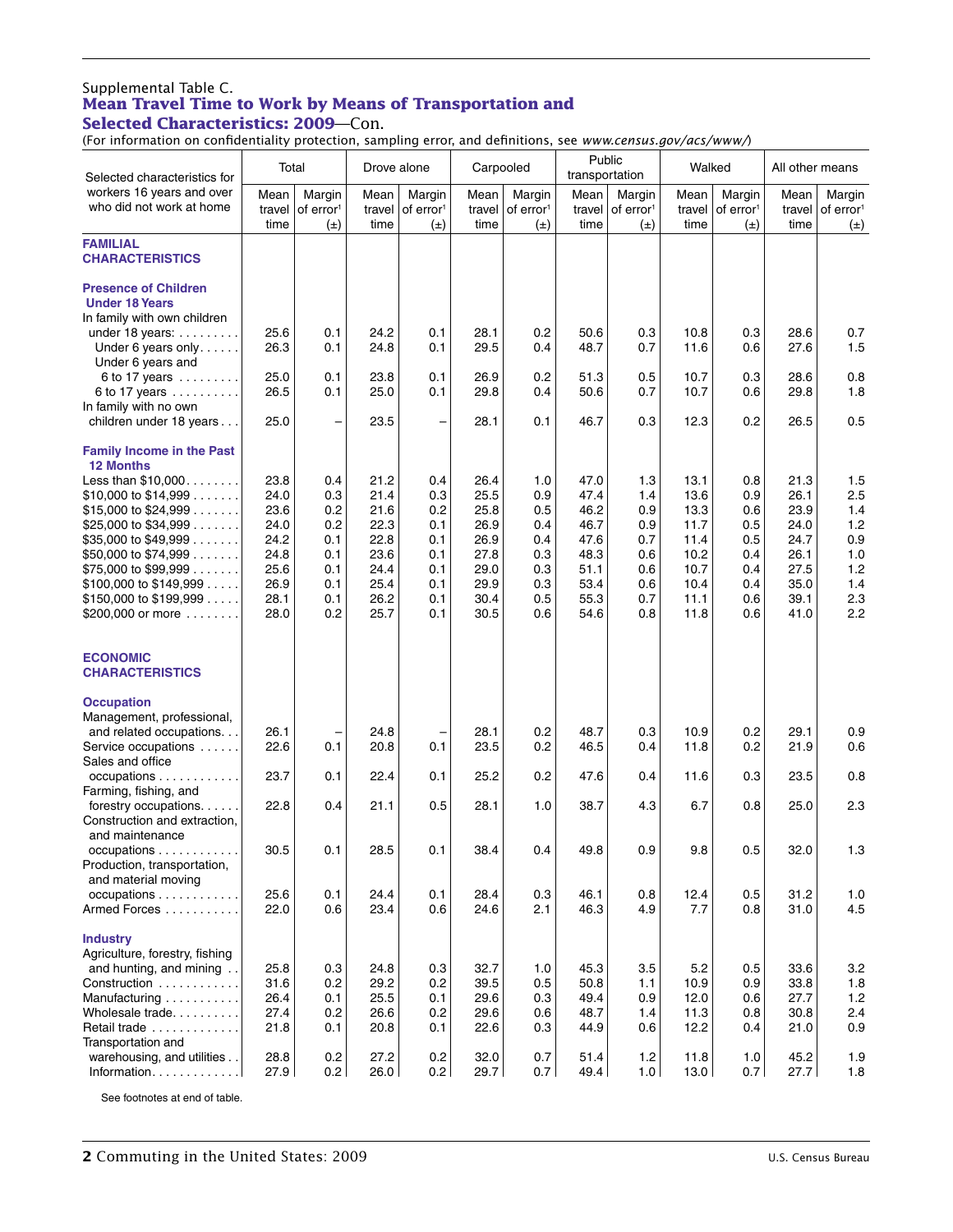# Supplemental Table C. **Mean Travel Time to Work by Means of Transportation and**

**Selected Characteristics: 2009**—Con.

(For information on confidentiality protection, sampling error, and definitions, see *www.census.gov/acs/www/*)

| Selected characteristics for                                                                                                                                                                                                                                                            | Total                                                                |                                                             | Drove alone                                                          |                                                             | Carpooled                                                            |                                                             | Public<br>transportation                                             |                                                             | Walked                                                               |                                                             | All other means                                                      |                                                             |
|-----------------------------------------------------------------------------------------------------------------------------------------------------------------------------------------------------------------------------------------------------------------------------------------|----------------------------------------------------------------------|-------------------------------------------------------------|----------------------------------------------------------------------|-------------------------------------------------------------|----------------------------------------------------------------------|-------------------------------------------------------------|----------------------------------------------------------------------|-------------------------------------------------------------|----------------------------------------------------------------------|-------------------------------------------------------------|----------------------------------------------------------------------|-------------------------------------------------------------|
| workers 16 years and over<br>who did not work at home                                                                                                                                                                                                                                   | Mean<br>travel<br>time                                               | Margin<br>of error <sup>1</sup><br>$(\pm)$                  | Mean<br>travel<br>time                                               | Margin<br>of error <sup>1</sup><br>$(\pm)$                  | Mean<br>travel<br>time                                               | Margin<br>of error <sup>1</sup><br>$(\pm)$                  | Mean<br>travel<br>time                                               | Margin<br>of error <sup>1</sup><br>$(\pm)$                  | Mean<br>travel<br>time                                               | Margin<br>of error <sup>1</sup><br>$(\pm)$                  | Mean<br>travel<br>time                                               | Margin<br>of error <sup>1</sup><br>$(\pm)$                  |
| <b>ECONOMIC</b><br><b>CHARACTERISTICS-Con.</b>                                                                                                                                                                                                                                          |                                                                      |                                                             |                                                                      |                                                             |                                                                      |                                                             |                                                                      |                                                             |                                                                      |                                                             |                                                                      |                                                             |
| Industry-Con.<br>Finance and insurance, and<br>real estate and rental and<br>$leasing \ldots \ldots \ldots \ldots$<br>Professional, scientific, and<br>management, and                                                                                                                  | 26.5                                                                 | 0.1                                                         | 24.3                                                                 | 0.1                                                         | 29.4                                                                 | 0.5                                                         | 52.8                                                                 | 0.6                                                         | 9.2                                                                  | 0.4                                                         | 28.3                                                                 | 2.1                                                         |
| administrative and waste<br>management services.<br>$\ddotsc$<br>Educational services, and<br>health care and social                                                                                                                                                                    | 28.0                                                                 | 0.1                                                         | 26.0                                                                 | 0.1                                                         | 29.7                                                                 | 0.3                                                         | 48.5                                                                 | 0.5                                                         | 12.5                                                                 | 0.4                                                         | 31.0                                                                 | 1.2                                                         |
| assistance<br>Arts, entertainment,<br>and recreation, and<br>accommodation and food                                                                                                                                                                                                     | 23.1                                                                 | 0.1                                                         | 22.2                                                                 | 0.1                                                         | 23.9                                                                 | 0.2                                                         | 46.7                                                                 | 0.4                                                         | 11.0                                                                 | 0.2                                                         | 21.2                                                                 | 0.6                                                         |
| services<br>Other services (except                                                                                                                                                                                                                                                      | 21.0                                                                 | 0.1                                                         | 19.4                                                                 | 0.1                                                         | 20.9                                                                 | 0.3                                                         | 43.2                                                                 | 0.6                                                         | 13.1                                                                 | 0.4                                                         | 19.8                                                                 | 0.8                                                         |
| public administration).<br>Public administration<br>Armed Forces                                                                                                                                                                                                                        | 22.6<br>27.5<br>21.9                                                 | 0.1<br>0.1<br>0.4                                           | 21.2<br>25.4<br>22.8                                                 | 0.1<br>0.1<br>0.4                                           | 24.8<br>32.7<br>23.4                                                 | 0.4<br>0.6<br>1.2                                           | 47.8<br>50.0<br>47.0                                                 | 0.9<br>0.7<br>3.7                                           | 8.7<br>13.2<br>7.8                                                   | 0.3<br>0.8<br>0.6                                           | 22.8<br>26.2<br>28.4                                                 | 1.3<br>1.7<br>3.4                                           |
| <b>Class of Worker</b><br>Private wage and salary<br>workers                                                                                                                                                                                                                            | 25.6                                                                 | $\overline{\phantom{0}}$                                    | 24.1                                                                 | -                                                           | 28.2                                                                 | 0.1                                                         | 47.7                                                                 | 0.2                                                         | 12.0                                                                 | 0.1                                                         | 27.5                                                                 | 0.4                                                         |
| Government workers<br>Self-employed workers in<br>own not incorporated                                                                                                                                                                                                                  | 24.0                                                                 | 0.1                                                         | 22.8                                                                 | 0.1                                                         | 26.5                                                                 | 0.2                                                         | 47.6                                                                 | 0.5                                                         | 11.1                                                                 | 0.3                                                         | 22.7                                                                 | 0.8                                                         |
| business<br>Self-employed workers in                                                                                                                                                                                                                                                    | 24.3                                                                 | 0.2                                                         | 23.2                                                                 | 0.2                                                         | 29.5                                                                 | 0.5                                                         | 47.9                                                                 | 1.1                                                         | 7.7                                                                  | 0.4                                                         | 28.1                                                                 | 1.5                                                         |
| own incorporated business.<br>Unpaid family workers                                                                                                                                                                                                                                     | 22.6<br>20.5                                                         | 0.2<br>1.0                                                  | 21.8<br>19.8                                                         | 0.2<br>1.1                                                  | 27.7<br>23.2                                                         | 0.6<br>2.3                                                  | 49.0<br>45.4                                                         | 1.9<br>7.7                                                  | 6.6<br>7.5                                                           | 0.4<br>1.8                                                  | 31.6<br>31.9                                                         | 3.3<br>9.0                                                  |
| <b>Workers Earnings in the</b><br><b>Past 12 Months</b><br>(in 2009 inflation-adjusted<br>dollars)                                                                                                                                                                                      |                                                                      |                                                             |                                                                      |                                                             |                                                                      |                                                             |                                                                      |                                                             |                                                                      |                                                             |                                                                      |                                                             |
| Less than \$10,000.<br>\$10,000 to \$14,999 $\ldots$<br>\$15,000 to \$24,999 $\ldots$<br>\$25,000 to \$34,999 $\dots$<br>$$35,000$ to $$49,999$<br>\$50,000 to \$64,999 $\ldots$<br>\$60,000 to \$74,999 $\ldots$<br>\$75,000 to \$99,999 $\ldots$<br>\$100,000 or more $\ldots \ldots$ | 20.4<br>22.1<br>23.2<br>24.6<br>26.2<br>27.8<br>29.0<br>30.3<br>30.5 | 0.1<br>0.1<br>0.1<br>0.1<br>0.1<br>0.1<br>0.2<br>0.1<br>0.1 | 18.9<br>20.4<br>21.6<br>23.3<br>24.9<br>26.4<br>27.5<br>28.5<br>28.4 | 0.1<br>0.1<br>0.1<br>0.1<br>0.1<br>0.1<br>0.2<br>0.1<br>0.1 | 22.4<br>24.8<br>26.5<br>28.6<br>30.8<br>32.4<br>33.4<br>35.3<br>34.4 | 0.2<br>0.3<br>0.2<br>0.3<br>0.3<br>0.4<br>0.6<br>0.5<br>0.6 | 43.9<br>44.7<br>46.2<br>47.1<br>48.2<br>49.4<br>50.4<br>52.2<br>53.0 | 0.5<br>0.7<br>0.5<br>0.5<br>0.5<br>0.6<br>0.7<br>0.7<br>0.6 | 10.8<br>11.9<br>11.5<br>10.9<br>11.3<br>10.6<br>12.2<br>12.4<br>12.7 | 0.2<br>0.3<br>0.3<br>0.3<br>0.3<br>0.4<br>0.7<br>0.5<br>0.5 | 20.3<br>23.3<br>23.6<br>25.2<br>28.3<br>30.7<br>36.4<br>38.0<br>45.2 | 0.7<br>1.0<br>0.8<br>1.0<br>1.1<br>1.5<br>2.2<br>2.1<br>1.9 |
| <b>Poverty Status</b><br>Poverty status is<br>determined:<br>Below 100 percent of the                                                                                                                                                                                                   |                                                                      |                                                             |                                                                      |                                                             |                                                                      |                                                             |                                                                      |                                                             |                                                                      |                                                             |                                                                      |                                                             |
| poverty level<br>100 to 149 percent of the<br>poverty level                                                                                                                                                                                                                             | 22.6<br>23.4                                                         | 0.2<br>0.1                                                  | 20.3<br>21.4                                                         | 0.1<br>0.1                                                  | 24.9<br>25.8                                                         | 0.4<br>0.4                                                  | 43.8<br>44.5                                                         | 0.7<br>0.6                                                  | 12.9<br>12.7                                                         | 0.3<br>0.4                                                  | 21.5<br>22.8                                                         | 0.9<br>0.9                                                  |
| At or above 150 percent<br>of the poverty level                                                                                                                                                                                                                                         | 25.6                                                                 | $\overline{\phantom{0}}$                                    | 24.1                                                                 | $-$                                                         | 28.7                                                                 | 0.1                                                         | 48.7                                                                 | 0.3                                                         | 11.5                                                                 | 0.1                                                         | 28.8                                                                 | 0.4                                                         |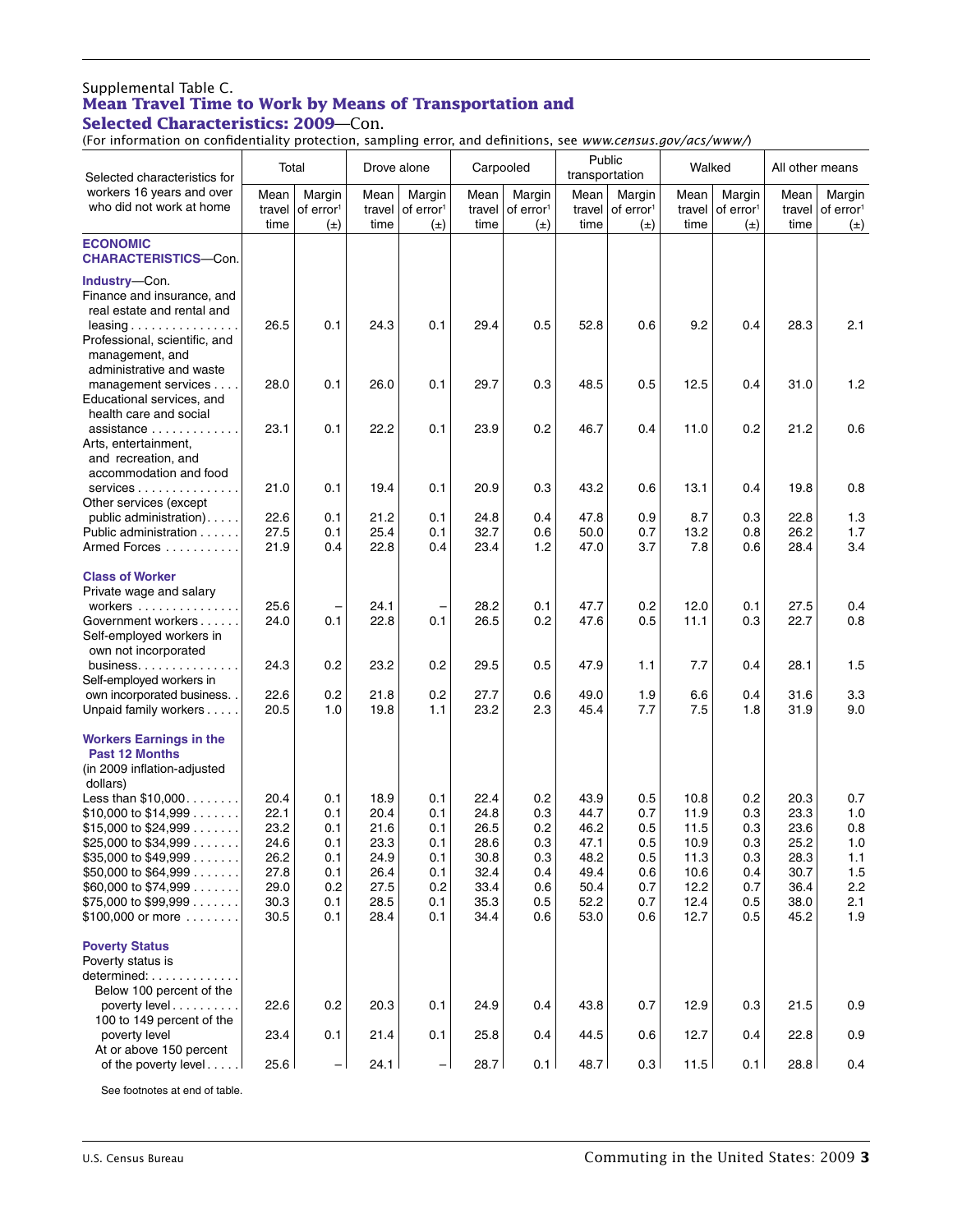# Supplemental Table C. **Mean Travel Time to Work by Means of Transportation and**

**Selected Characteristics: 2009**—Con.

| (For information on confidentiality protection, sampling error, and definitions, see www.census.gov/acs/www/)         |        |                          |             |                          |           |                       |                          |                       |        |                       |                 |                       |
|-----------------------------------------------------------------------------------------------------------------------|--------|--------------------------|-------------|--------------------------|-----------|-----------------------|--------------------------|-----------------------|--------|-----------------------|-----------------|-----------------------|
| Selected characteristics for                                                                                          | Total  |                          | Drove alone |                          | Carpooled |                       | Public<br>transportation |                       | Walked |                       | All other means |                       |
| workers 16 years and over                                                                                             | Mean   | Margin                   | Mean        | Margin                   | Mean      | Margin                | Mean                     | Margin                | Mean   | Margin                | Mean            | Margin                |
| who did not work at home                                                                                              | travel | of error <sup>1</sup>    | travel      | of error <sup>1</sup>    | travel    | of error <sup>1</sup> | travel                   | of error <sup>1</sup> | travel | of error <sup>1</sup> | travel          | of error <sup>1</sup> |
|                                                                                                                       | time   | $(\pm)$                  | time        | $(\pm)$                  | time      | $(\pm)$               | time                     | $(\pm)$               | time   | $(\pm)$               | time            | $(\pm)$               |
| <b>HOUSING</b>                                                                                                        |        |                          |             |                          |           |                       |                          |                       |        |                       |                 |                       |
| <b>CHARACTERISTICS</b>                                                                                                |        |                          |             |                          |           |                       |                          |                       |        |                       |                 |                       |
| <b>Tenure/Group Quarters</b><br>In a household: $\ldots$ ,<br>Householder lived in<br>owner-occupied housing          | 25.2   | $\overline{\phantom{0}}$ | 23.8        | $\overline{\phantom{0}}$ | 28.1      | 0.1                   | 47.9                     | 0.2                   | 11.9   | 0.1                   | 27.2            | 0.4                   |
| units<br>Householder lived in<br>renter-occupied housing                                                              | 25.7   | $\overline{\phantom{0}}$ | 24.4        | $\overline{\phantom{0}}$ | 29.3      | 0.2                   | 53.1                     | 0.3                   | 10.5   | 0.2                   | 31.6            | 0.5                   |
| units.<br>In a noninstitutionalized                                                                                   | 24.2   | 0.1                      | 22.0        | 0.1                      | 26.0      | 0.2                   | 44.2                     | 0.3                   | 12.8   | 0.2                   | 22.7            | 0.5                   |
| group quarter $4 \ldots \ldots$                                                                                       | 14.0   | 0.4                      | 17.2        | 0.7                      | 19.7      | 1.3                   | 32.6                     | 1.9                   | 7.2    | 0.2                   | 15.4            | 2.3                   |
| <b>Household Income in the</b><br><b>Past 12 Months</b><br>(in 2009 inflation-adjusted<br>dollars)<br>In a household: |        |                          |             |                          |           |                       |                          |                       |        |                       |                 |                       |
| Less than $$10,000$                                                                                                   | 21.8   | 0.2                      | 19.7        | 0.3                      | 24.4      | 0.9                   | 43.3                     | 1.1                   | 12.7   | 0.6                   | 20.2            | 1.3                   |
| $$10,000$ to $$14,999$                                                                                                | 22.6   | 0.2                      | 20.2        | 0.2                      | 24.8      | 0.8                   | 45.4                     | 1.3                   | 13.1   | 0.6                   | 22.2            | 1.8                   |
| \$15,000 to \$24,999 $\ldots$                                                                                         | 22.6   | 0.1                      | 20.8        | 0.1                      | 25.2      | 0.7                   | 44.8                     | 0.7                   | 13.2   | 0.4                   | 22.5            | 1.0                   |
| \$25,000 to \$34,999 $\dots$                                                                                          | 23.2   | 0.1                      | 21.6        | 0.1                      | 26.4      | 0.4                   | 44.8                     | 0.7                   | 11.8   | 0.3                   | 22.6            | 0.8                   |
| \$35,000 to \$49,999 $\ldots$                                                                                         | 23.9   | 0.1                      | 22.5        | 0.1                      | 26.9      | 0.4                   | 46.1                     | 0.5                   | 12.0   | 0.4                   | 24.2            | 0.8                   |
| \$50,000 to \$74,999 $\ldots$                                                                                         | 24.7   | 0.1                      | 23.5        | 0.1                      | 27.9      | 0.3                   | 46.9                     | 0.5                   | 10.9   | 0.3                   | 25.7            | 0.8                   |
| $$75,000$ to $$99,999$                                                                                                | 25.7   | 0.1                      | 24.4        | 0.1                      | 29.0      | 0.3                   | 48.4                     | 0.5                   | 11.6   | 0.4                   | 27.6            | 0.9                   |
| $$100,000$ to $$149,999$                                                                                              | 26.9   | 0.1                      | 25.4        | 0.1                      | 29.9      | 0.3                   | 50.7                     | 0.6                   | 11.1   | 0.3                   | 33.5            | 1.1                   |
| $$150,000$ to $$199,999$                                                                                              | 28.1   | 0.1                      | 26.2        | 0.1                      | 30.5      | 0.5                   | 51.6                     | 0.6                   | 12.2   | 0.6                   | 37.1            | 2.2                   |
| \$200,000 or more $\dots\dots$                                                                                        | 28.0   | 0.1                      | 25.6        | 0.1                      | 30.5      | 0.5                   | 51.5                     | 0.7                   | 12.3   | 0.5                   | 38.0            | 2.1                   |
| <b>Number of Workers in</b><br><b>Household</b>                                                                       |        |                          |             |                          |           |                       |                          |                       |        |                       |                 |                       |
| In a household: $\ldots \ldots \ldots$                                                                                | 25.2   | $\overline{\phantom{0}}$ | 23.8        | $\overline{\phantom{0}}$ | 28.1      | 0.1                   | 47.9                     | 0.2                   | 11.9   | 0.1                   | 27.2            | 0.4                   |
| One worker                                                                                                            | 25.7   | 0.1                      | 24.1        | 0.1                      | 30.3      | 0.3                   | 47.7                     | 0.3                   | 12.4   | 0.2                   | 28.6            | 0.7                   |
| Two workers $\dots$                                                                                                   | 25.3   | 0.1                      | 24.0        | 0.1                      | 27.9      | 0.2                   | 48.4                     | 0.3                   | 11.4   | 0.2                   | 27.7            | 0.5                   |
| Three or more workers                                                                                                 | 24.4   | 0.1                      | 22.6        | 0.1                      | 26.5      | 0.2                   | 47.2                     | 0.5                   | 12.0   | 0.3                   | 24.1            | 0.8                   |
| <b>Vehicles Available in</b><br><b>Household</b>                                                                      |        |                          |             |                          |           |                       |                          |                       |        |                       |                 |                       |
| In a household: $\dots\dots\dots$                                                                                     | 25.2   | <sup>-</sup>             | 23.8        | $\overline{\phantom{0}}$ | 28.1      | 0.1                   | 47.9                     | 0.2                   | 11.9   | 0.1                   | 27.2            | 0.4                   |
| No vehicle available                                                                                                  | 31.5   | 0.2                      | 23.8        | 0.3                      | 26.3      | 0.6                   | 44.3                     | 0.3                   | 15.5   | 0.3                   | 22.4            | 0.7                   |
| One vehicle available                                                                                                 | 24.4   | 0.1                      | 22.5        | 0.1                      | 25.6      | 0.2                   | 46.8                     | 0.4                   | 12.1   | 0.2                   | 24.9            | 0.6                   |
| Two vehicles available<br>Three or more vehicles                                                                      | 25.1   | 0.1                      | 24.1        | 0.1                      | 28.5      | 0.2                   | 52.5                     | 0.4                   | 9.9    | 0.2                   | 30.2            | 0.8                   |
| available                                                                                                             | 25.1   | 0.1                      | 24.2        | 0.1                      | 29.7      | 0.2                   | 53.4                     | 0.7                   | 8.9    | 0.3                   | 30.5            | 0.9                   |